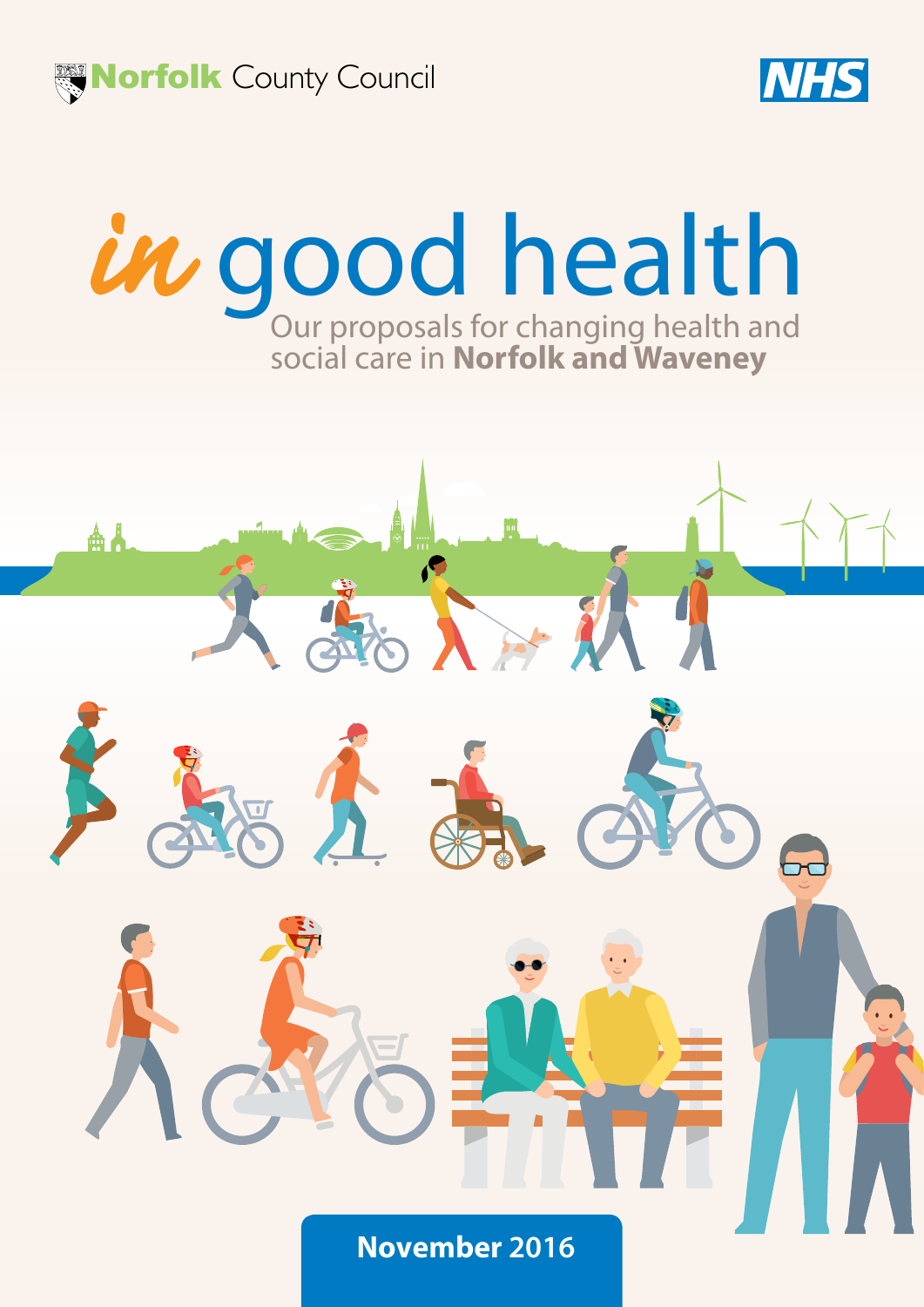## In good health Our proposals for changing health and social care in **Norfolk and Waveney**

The NHS and social care system is one of this country's greatest achievements and one on which we all rely at some point in our lives. However, our health and social care services face some huge challenges.

Our population is growing, people are generally living longer and the type of care that people need is changing. We know that we must improve how we care for people. And we know that our current services are not sustainable if they continue as they are now.

As local health and social care organisations, we are committed to working together to improve our services and to help you to take more control of your own health and wellbeing.

In October 2016 we published **'In Good Health – why health and social care services in Norfolk and Waveney need to change'**, which set out the challenges facing our services. Since then we've started to develop ideas for how we can collectively tackle those challenges and rethink how we organise health and social care services.

Our planning for how services will change over the next five years is at a very early stage. Health and social care services in other parts of the country have been working together for longer on their plans and so are further ahead. We have much more detailed planning to do. We know we don't have all the answers to creating services that are fit for the future.

This document sets out some ideas for improving health and social care over the next five years. In many cases it is too early to be able to say exactly what they would mean for you and your family. These ideas need to be tested and worked up in more detail. We need your help to develop these ideas into practical plans that will make a positive difference to the health and wellbeing of local people.

Any changes made would be gradually introduced over the next five years. As local residents, organisations and people who use our services and work in health and social care, we want you to tell us how you think we can improve services and help us to develop these proposals. You can find out more about how to have your say at the end of this document.

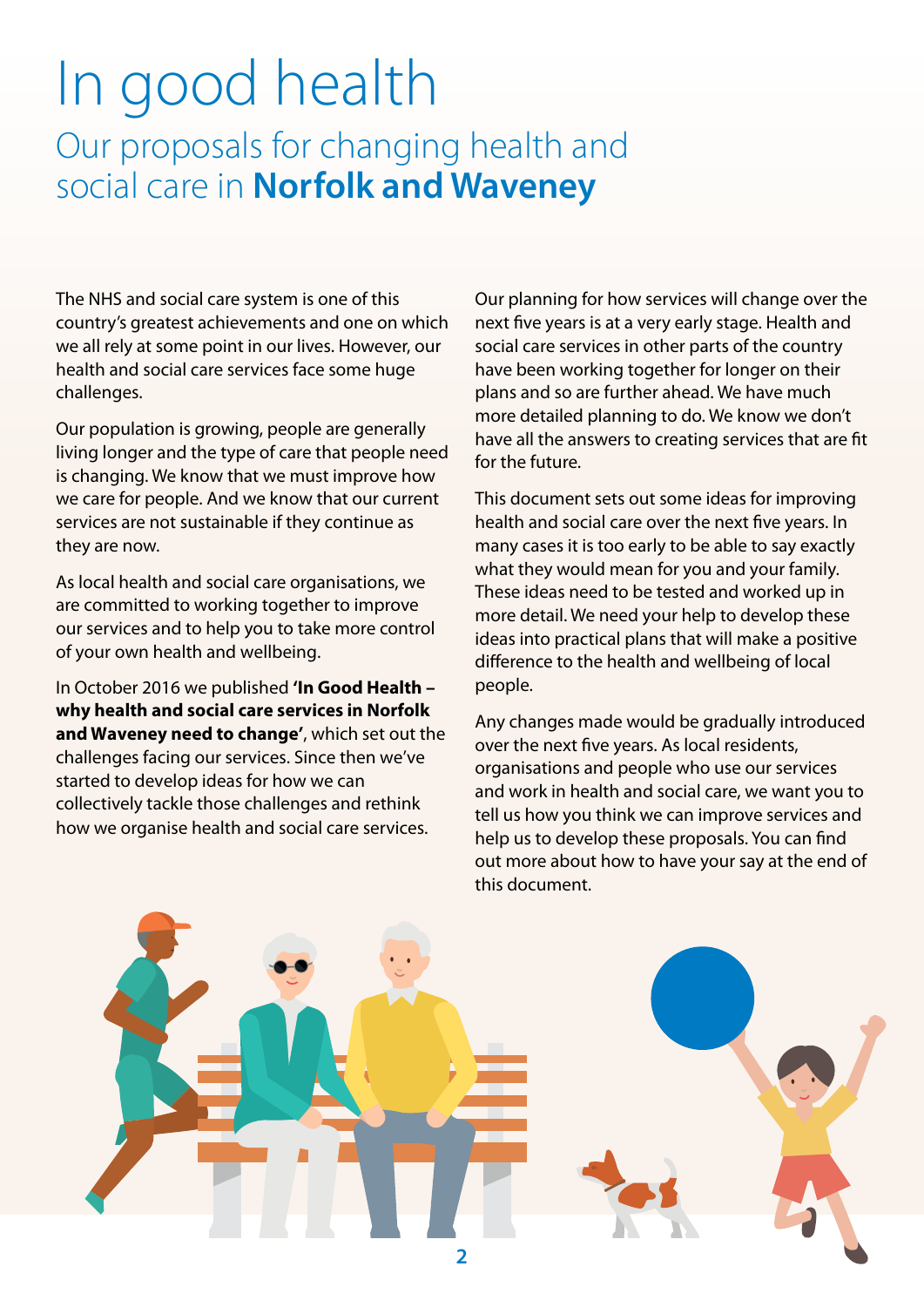

### **The challenge**

The population of Norfolk and Waveney is growing, which means there are more people to care for. More importantly, the type of care that people need continues to change. Advances in health care mean that people are generally living longer, some with complex and multiple longterm conditions that we could not have treated in the past.

In addition to the health problems we can experience as we grow older, there are other challenges that affect our lives and can make it more difficult to remain independent and living in our own homes. For example, we might not be able to drive any more, or may lose a partner in later life and become isolated from family, friends and the community. People may need help with washing and dressing, staying safe at home, maintaining their friendships or creating new ones.

When people struggle to cope they may need the support of care services. There are also lots of other practical things that can help people remain independent, and many organisations in the community who can provide support. It needs to be easier for older people and their families to arrange this themselves.

Our services are also faced with responding to illnesses associated with the more sedentary lifestyles many of us now have. The impact of smoking-related illness has fallen as fewer people smoke, but the long-term impact of obesity and the increase in disease related to this, such as diabetes, continues to grow.

#### **Based on current trends, we estimate that by 2020 obesity will contribute to:**

- 7,000 more people having coronary heart disease
- 2,000 more people suffering from a stroke
- 100,000 more people with hypertension
- 50,000 more people getting diabetes

If this happens, then obesity will cost local health and social services more than £100 million per year by 2020.

Our understanding of the causes and consequences of mental illness, and of the links between mental and physical ill health is far more advanced than even 20 years ago. Too often in the past mental illness has not received the same level of priority as physical health, but this is now being addressed.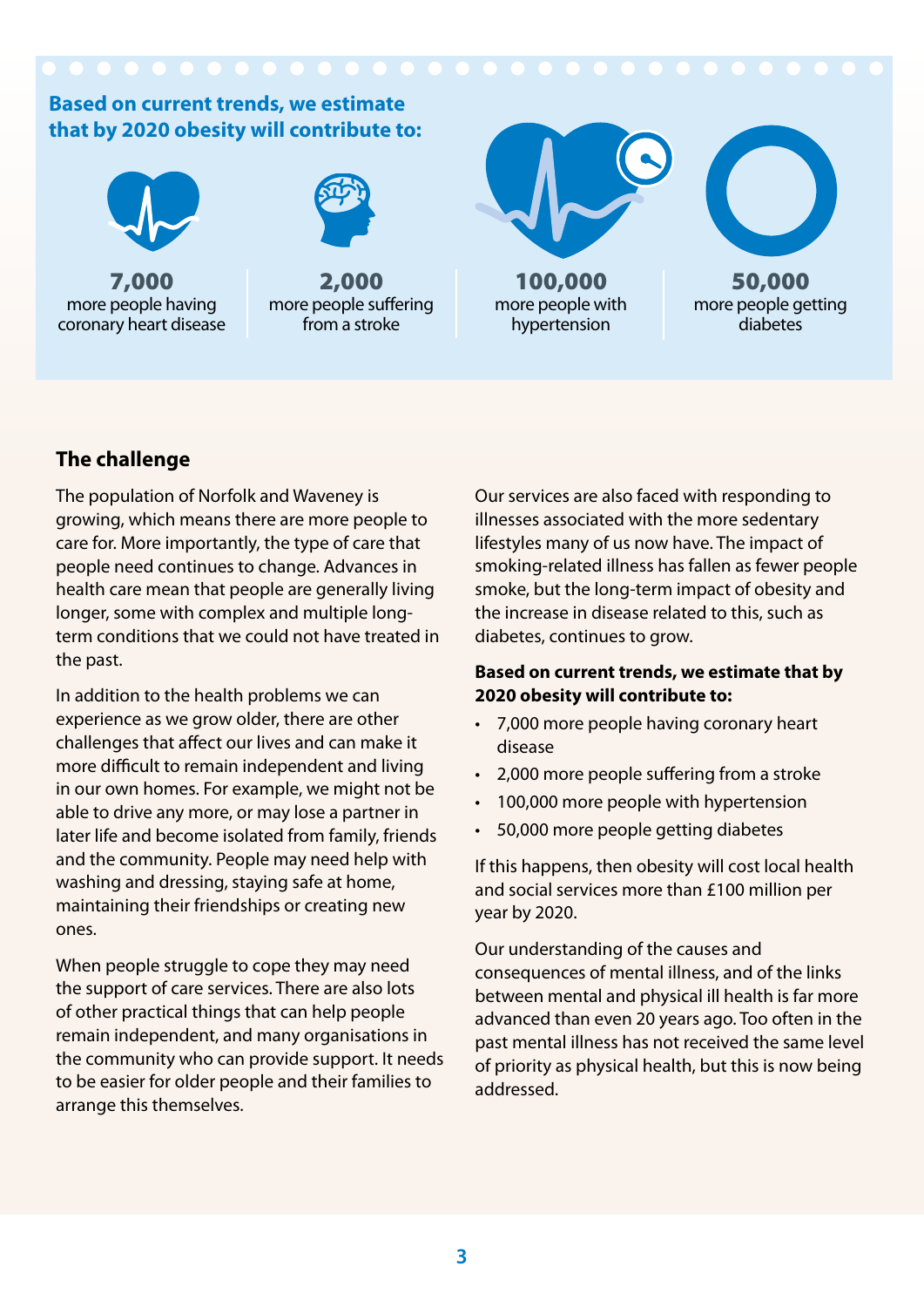There are gaps in some services, with duplication and avoidable delays in others. Many people would prefer to be cared for in their own homes rather than in hospitals or residential care. But if they do not get the right care and support, their illness will get worse and they could then need emergency care in a hospital. When long-term conditions are managed well in the community – with people actively involved in choices around their own care – hospital admission should be the exception.

We aren't just faced with an increase in demand for our services. Norfolk and Waveney also has problems in recruiting appropriately qualified staff across health and social care services, with vacancies in a variety of jobs, from consultants to care assistants.

We are also going to lose a significant number of experienced staff who are due to reach retirement age in the next few years. Unless we change how our services and staff are organised, it will not be possible to continue to provide the quality of service that we all believe is necessary.

We have a total budget of £1.6 billion a year for health and social care services in Norfolk and Waveney. However, we are currently spending more than that each year. If we do nothing, in five years' time we would overspend by £415 million in just one year. This is not sustainable. Together we need to develop better ways that we can both improve health and sustain quality services, using the money and other resources that are available.

## **Our vision for health and social care in Norfolk and Waveney**

Given the scale of the challenges facing us, we are thinking again about the way we care for people and how we organise health and social care services. We have developed a vision for health and social care in Norfolk and Waveney, which is based on what people have told us about how they want to be cared for.

**Our vision is to provide high quality services that support more people to live independently at home, especially older people and those with long-term conditions, like heart disease, breathing problems, diabetes or dementia.** 

#### **What would this mean for you and your family?**

- You would have the support you need to keep yourself healthy and well, and in control of your own long-term health.
- You would have good information to help you put in place the support you need.
- When you need care, there would be a greater range of services which can support you at home and near to where you live.
- Your care and support would be coordinated better, and your physical and mental health needs would be considered together.
- Our hospitals would focus on providing you with the specialist and emergency care that is appropriate.

As local health and social care organisations, we are committed to working together to improve our services and to support you having more control of your own health and wellbeing.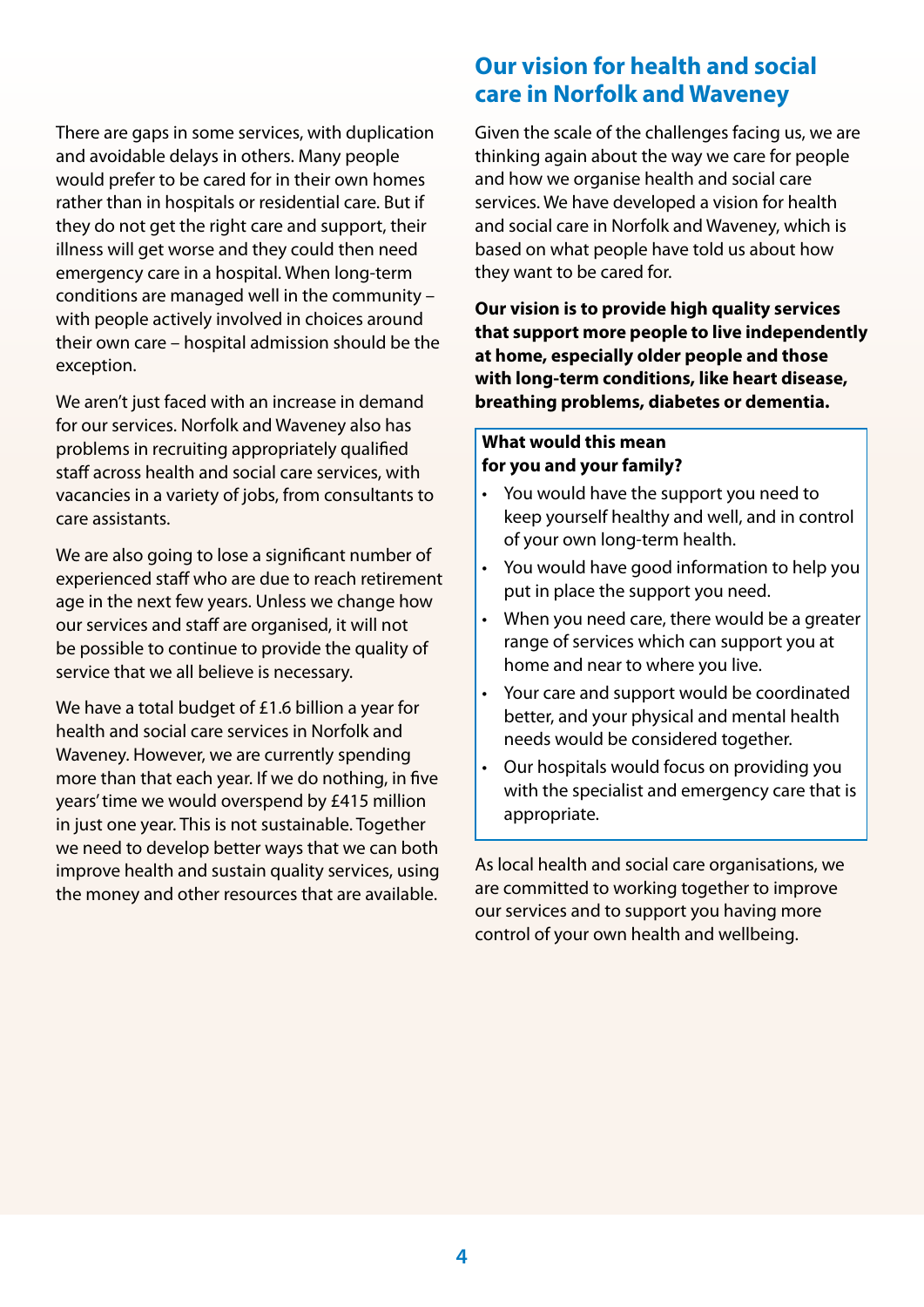## **Support to keep yourself and your family healthy and well**

Our focus will be on helping you to keep healthy, well and more in control of your own long-term health. At the moment we spend most of our time and money treating illness, and not enough on keeping people healthy and well in the first place.

When you do need treatment or care, our goal will be to treat you as early as possible, before your condition gets worse and requires urgent care. This means we need to identify problems sooner. And if you have a long-term condition, such as heart disease, breathing problems, diabetes or dementia, we need to give you better support to manage it.

#### **We have some ideas about how we can do this better:**

- You should have access to more advice and support to prevent you from developing a longterm health condition, such as heart disease, breathing problems like emphysema or chronic bronchitis, diabetes or dementia. We could do this by making sure all health and care staff, not just GPs, look out for early warning signs.
- If you have a long-term condition, we want to make sure you have a clear plan for how you can manage your own health and how you can prevent your condition getting worse. If you have better information and advice you are less likely to need emergency hospital treatment.
- We know that people with long-term conditions are at a higher risk of anxiety or depression, so we will make sure that your physical and mental health needs are considered together.
- You should be able to get the information you need so that you can plan for your future, and to help you stay active and independent, including information about financial planning, community activities and travel options.
- So you can quickly get help and advice about a wide variety of topics, we want more of our services to be located together including mental health, housing, benefits and social care. Our 'hubs' would build on the existing early help hubs and be located across Norfolk and Waveney, and they would provide support early on, before problems become more serious.
- Evidence shows that there are times when activities, such as going to walking groups, befriending services or book clubs, can be more effective at improving someone's health than prescribing medication, or can help improve the health of someone who is taking medication. So in future there will be someone at your GP surgery who can talk to you about other options for improving your health.

## **Case study**

**NHS Health Checks are aimed at adults aged 40 to 74 years old. They check the health of your heart and work out your risk of developing some of the most disabling – but preventable – illnesses. If you have a Health Check, your GP or pharmacist can refer you to a local group if you would you like support to be more active, improve your diet or perhaps stop smoking. We want to encourage more people to have NHS Health Checks, and to use other ways to help identify health problems earlier.**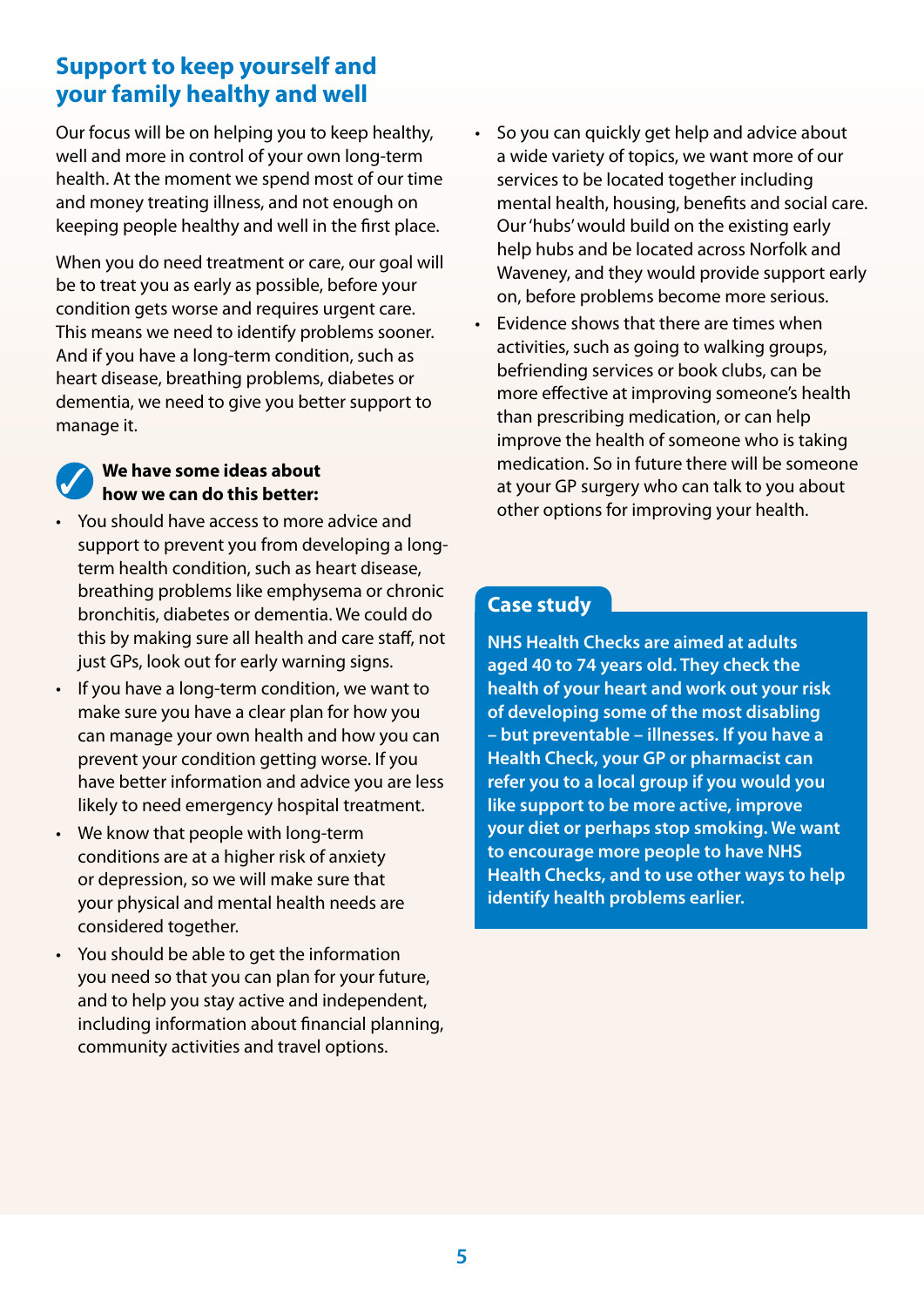## **Care closer to home**

We know that being cared for at home, near to your family and friends, is almost always better for you than being in hospital or residential care. So we want to develop health and social care services that are closer to your home and which bring together GPs, community services, hospital services, social care and other council services, the independent sector and the voluntary sector.

We want you to get the right care, at the right time and in the right place. By working with you to better plan your care, we can reduce the number of times you have to tell your story at each stage of the process and be more effective at improving your health and wellbeing.

We know that we need to work closer together so that we can do more to improve the health and wellbeing of children, young people and pregnant women. We also want to improve services for people who are at the end of their lives so that they can be better supported to die at home, if that is where they choose to be.

### **We have some ideas about how we can do this better:**

- You should have access to consultants who specialise in a particular condition, such as diabetes, working in the community alongside GP practices and social care, to help you to continue to live at home. At the moment, people have to go to hospital to see specialist consultants like these.
- You should also have access to have other health professionals working in the community and at your GP practice to help you if you have a long-term condition, like heart disease, breathing problems or dementia. They would have more time to spend with you than a consultant or a GP, and they would help you to better understand and manage your condition.
- You should receive social care at home, and be supported to remain independent. At the moment we have too many people with learning disabilities, mental health problems and older people living in residential care.
- If you are living in a residential care home, the staff should have access to medical advice over the phone and online to help you decide

whether you need to go to hospital or if you can be treated by someone else, such as your GP or a pharmacist.

- We could employ more specialist paramedics who can treat you in your own home, where possible, so that you don't need to go to hospital.
- The latest technology offers new ways to help you to stay living in your own home, by helping you to monitor your health and that of your family. For example there are devices which monitor the whereabouts of someone with dementia and can alert another member of their family if they are outside of an agreed safe area.
- You should be supported to settle back in your own home and to regain your independence after a stay in hospital or after a crisis. Teams of health and social care professionals should work with local voluntary and community groups to help you get used to doing everyday tasks again so that you are able to continue to live at home.

## **Case study**

**Across Norfolk and Waveney we have teams who provide people with intensive, short-term care where they live. Nurses, therapists, social workers and support staff work closely together in one team to help people to recover from an illness or injury, to get used to living at home again after spending time in hospital, and with end of life care for people with terminal illnesses.** 

**As well as carrying out rehabilitation, the teams can organise any equipment the patient may need, such as walking frames. They can signpost families and carers to additional information and support. The teams work closely with the patient's GP to make sure that they know what is happening throughout.** 

**We want to increase our use of this type of homebased care because it is better for patients and reduces the pressure on our hospitals. Services such as HomeWard in Norwich, out of hospital teams in Great Yarmouth and Waveney, and the 'virtual ward' in West Norfolk are examples of services which are already up and running, and proving effective at preventing people from needing to go to hospital and helping others to leave hospital earlier.**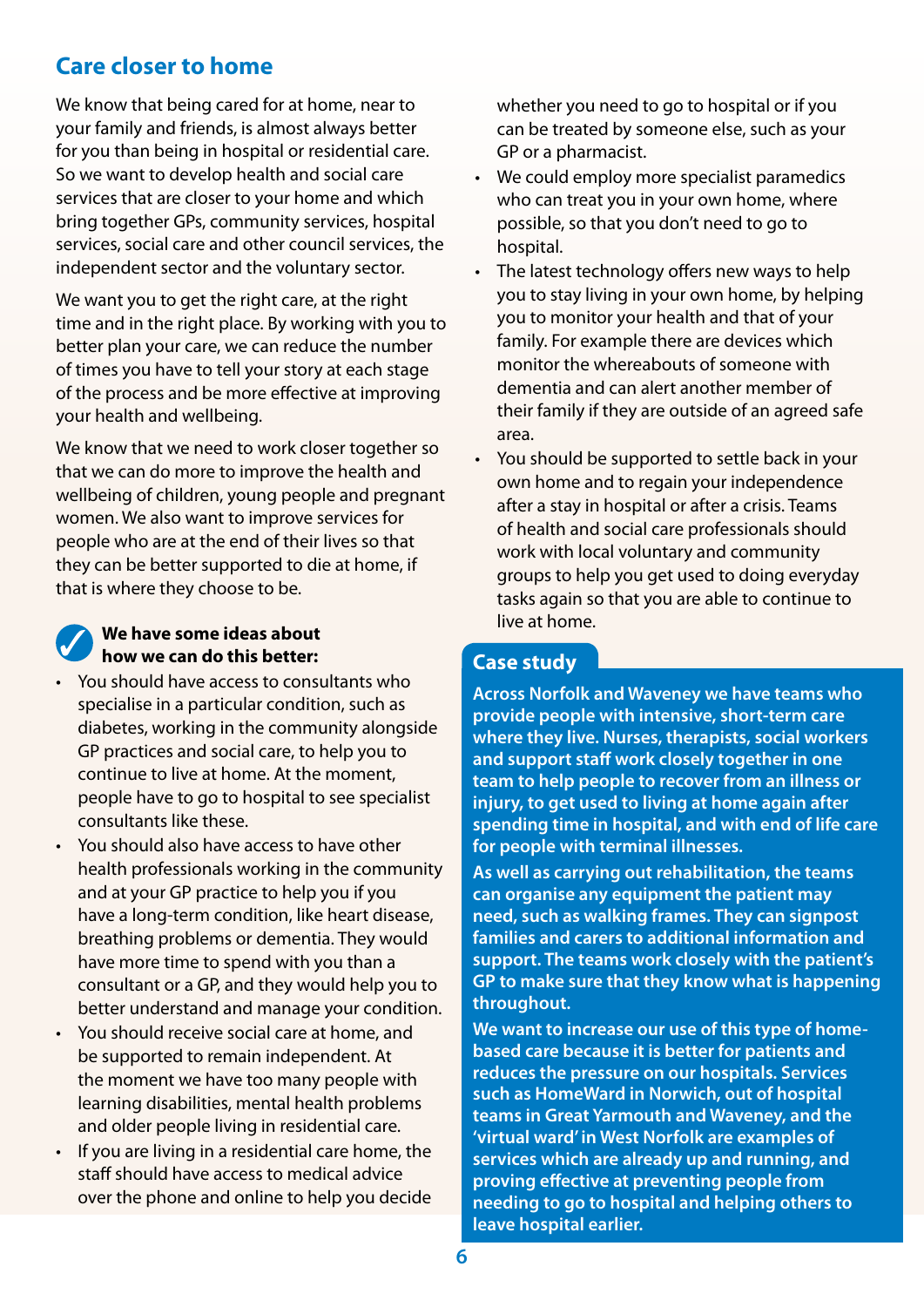## **Supporting primary care and GP services**

Primary care services are provided from your local GP surgery or health centre, and are led by GPs and other health professionals. They provide general medical care, referrals to specialists and may provide services such as health checks, contraceptive services and immunisations.

There is a case for investing more in primary care and GP services if it would help to recruit more GPs and practice nurses, and make it possible for you to access more services at GP practices. We want to work with our GPs to make primary care services more reliable and able to cope with the rising demand for health and social care services.

Additional investment should make it easier to get help from your GP practice and to improve the quality of care. We want to enable GPs and hospitals to work more closely together, to deliver care closer to your home and provide services that better meet your individual needs.

#### **We have some ideas about how we can do this better:**

- Allow you to call your GPs or healthcare professional for advice and help, when that is more convenient.
- Make it easier for you to get help at your GP surgery by providing more training to practice nurses so that they can help you with a wider range of health problems, having paramedics work in GP surgeries to help with assessment of urgent treatments and referrals, and employing pharmacists to work as part of your GP service so that they can help with prescriptions, day-today medicine issues and some consultations.
- Provide additional training and opportunities for GPs to encourage them to stay in the profession.

## **Case study**

**We want to make it easier for you to get help from your GP practice. Here is an example of how one GP surgery is aiming to do so. Beccles surgery use 'Doctor First', a telephone appointment system you can call about urgent and non-urgent health problems. The receptionist takes a contact number and a very brief outline of the problem. Calls are then prioritised, so if you have an emergency you get immediate help. All other patients get a call back from one of the GPs, usually within two hours, giving you direct access to medical help and advice without having to wait for a booked appointment.** 

**If you need a face-to-face consultation, then the GP will arrange an appointment for you, usually on the same day, and with the appropriate healthcare professional – this may be a GP or a nurse. Two out of three patients have their problem resolved over the phone; only one need a face-to-face consultation.** 

**This system allows patients better access to their GPs who are using their time effectively. The Beccles surgery reports higher levels of patient satisfaction since the introduction of 'Doctor first'.**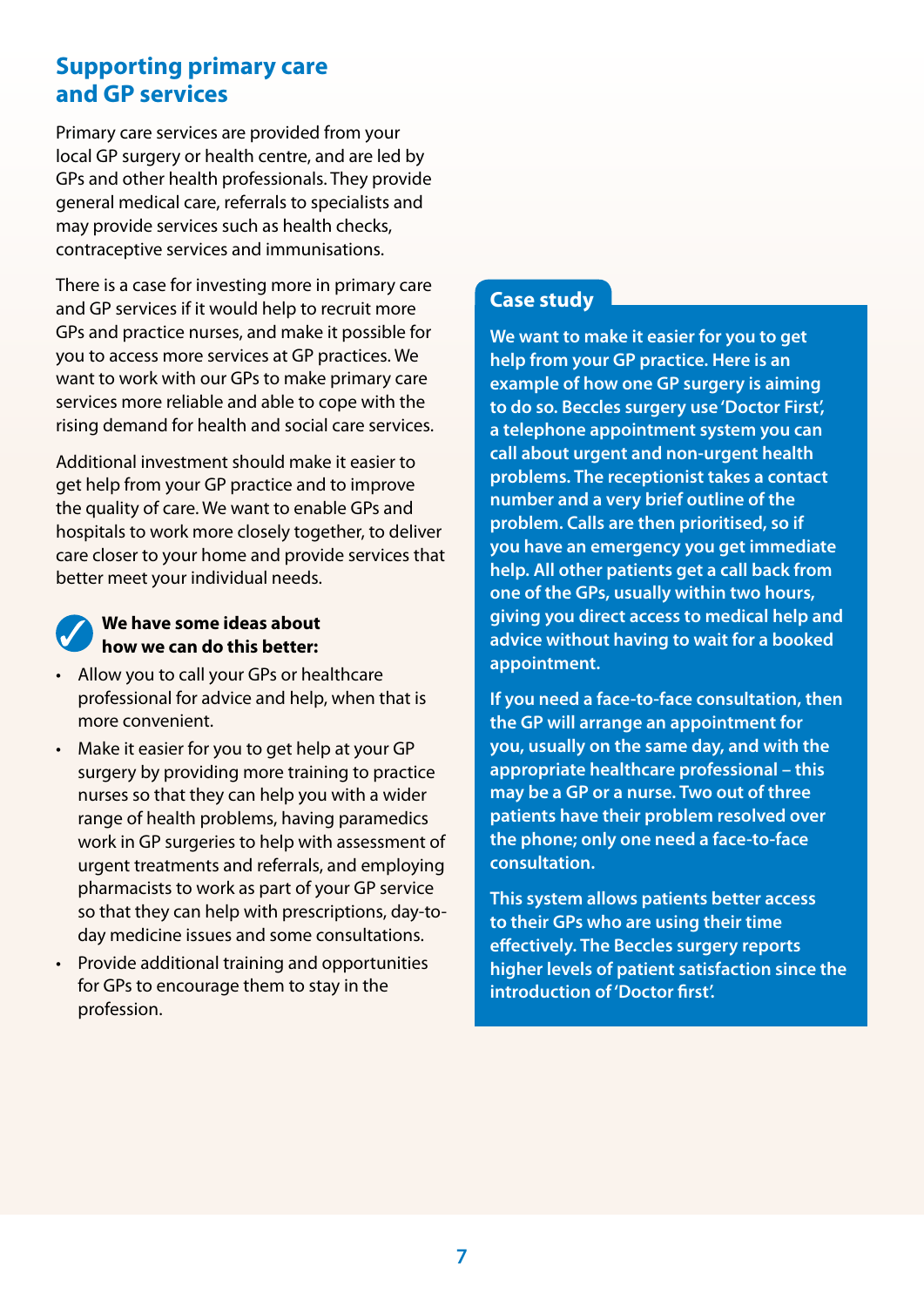## **Improving mental health services**

Too often in the past mental illness has not received the same level of priority as physical health. We are committed to changing this and to making it quicker and easier for you to get support if you have a mental health problem.

We believe that it is better for people with mental health problems to be supported near to where they live, and that it is also better for people who care for them. So we want to provide more support in the community.

We know that people with mental health problems often have poorer physical health too. We need to be addressing the physical health needs of those living with mental illness, and always considering the mental and emotional wellbeing of those with physical illness.

We want to make sure that mental health services are better linked with existing community health and social care services, so that we can support your mental health and physical health as a whole.

#### **We have some ideas about how we can do this better:**

- If you have a mental health problem, your GP surgery should be equipped to help you. We could achieve this by increasing training for staff, creating mental health practice nurse roles and GP champions, who would develop and share best practice around supporting people with mental health problems.
- You should be well supported if you have dementia, or if you care for someone who does. We could be better at doing this by increasing training for staff and others to help them identify people with dementia, improving support for people with dementia when they return home after being in hospital and joiningup mental and physical health care for people diagnosed with dementia.
- We know that people with long-term conditions are at a higher risk of anxiety or depression, so we will make it easier for people to get treatment, like counselling and psychotherapy, so that they can talk about their problems and feelings in a confidential and safe environment.
- If you are experiencing a mental health crisis, you should get the support you need to prevent things getting worse so you don't need to go to hospital.
- You should be supported early on if you are experiencing a psychotic illness, such as schizophrenia or bipolar mood disorders. This would make it less likely you would need to go to hospital to be cared for. Evidence shows that treatment at the earliest point for psychosis reduces further psychotic episodes in later life.
- We know that staying socially connected, active and purposeful helps your mental health. You should be able to easily find information about volunteering, local activities and other ways you can get involved in your local community.

#### **Case studies**

**It is estimated that 10% of mothers suffer from post-natal depression in the first eight weeks after giving birth, and that each year 360 women in Norfolk and Waveney have serious mental health problems related to giving birth. The plan is to develop a new service that will directly help women with serious mental health problems, before and after giving birth. It will also train and advise health and social care professionals to be able to help mothers they work with who need support. This service will be designed and implemented with women with experience of mental health problems who have used local maternity services.** 

**Children and young people with mental health problems should get the help they need. Mental health professionals will work with groups of schools, to assist and support teachers identifying and supporting children who may have mental health conditions. We'll also make it easier for children and young people to contact mental health services by creating a single point of access for them to get help.**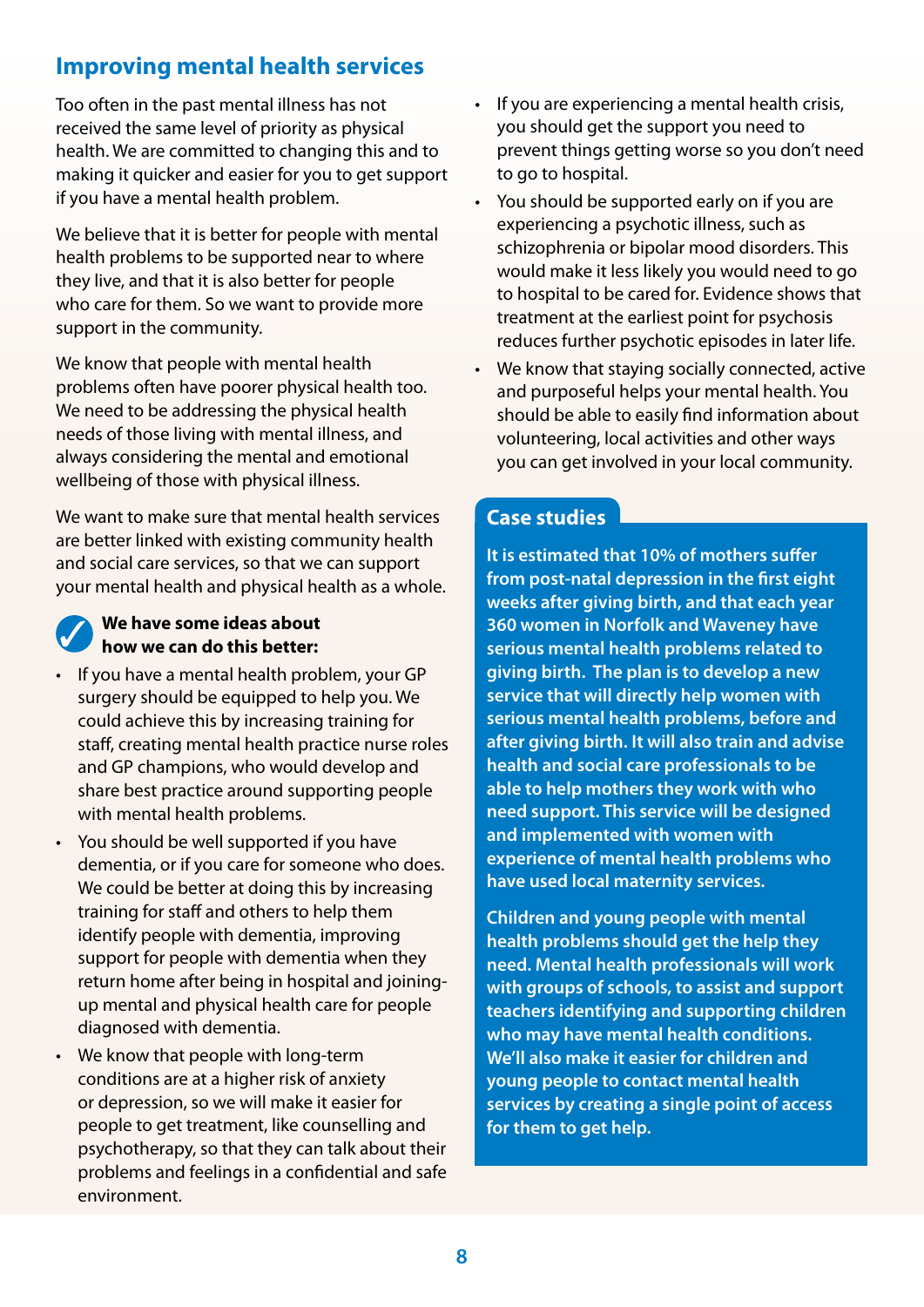## **Our hospitals providing you with specialist and emergency care**

Our three main hospitals are highly valued local institutions that play a major role in health services, but they are under unsustainable pressure. There have been big increases in the number of people visiting A&E, being admitted to hospital in an emergency and going to hospital for day treatments. It is also difficult for them to recruit and keep some key staff.

Our hospitals should focus more closely on patients who need specialist or emergency care. When you do need to go to hospital, we will make sure that our A&E departments are able to treat you swiftly and safely. And if you have to be admitted, we will give you the care you need and get you home as quickly as we can.

We know that spending too long in hospital can actually undermine a person's health and their recovery, particularly for older and more frail patients. So it makes sense that a patient should leave hospital as soon as they are medically fit to do so and where the necessary support at home is available to help them with their recovery. We want to find ways to better organise our health and social care services around the needs of patients and reduce the time many of our patients spend in hospital.

#### **We have some ideas about how we can do this better:**

- You should have good access to high quality specialist services, such as maternity, cancer, radiology, cardiology, stroke, dermatology and paediatric services. Reviewing these services could identify whether there are better ways to use all of the capacity available between our hospitals and to manage the demand for these services.
- If you go to Accident and Emergency you should be treated by the appropriate healthcare professional. We could develop services for treating minor injuries and illnesses, so that Accident and Emergency services focus on treating people with critical or life threatening situations.
- Moving some clinics that are currently provided in our hospitals into the community, to places such as GP practices and community hospitals, could take pressure off busy outpatient services.
- You should only be in hospital for as long as you need to be. We could, for example, get some patients home quicker by assessing their ongoing, longer-term needs when they are at home, rather than keeping them in hospital until this is done.
- You should be well prepared for leaving hospital. It's important your discharge is planned for earlier and that you have a clear discharge plan.

## **Case study**

**It is almost always better for people to spend less time in hospital. So we have started to change how we work so that we are better at identifying and treating patients who can be looked after all in one day, so that these patients don't have to make separate visits to hospital to be assessed, diagnosed and treated.** 

**So they don't have to go to one place to get their blood tested and another to speak to a consultant, all the help these patients need is located together in one part of the hospital. Patients are sent home with ongoing support and supervision as needed.** 

**The latest technology helps to make this possible, for example blood testing equipment can now provide results within five minutes, compared with traditional methods which can take more than an hour.** 

**We want to increase our use of this way of working, because it helps to avoid unnecessary overnight hospital admissions for patients with some conditions. It can be offered either in a hospital, or in the community with hospital and GP teams working together.**